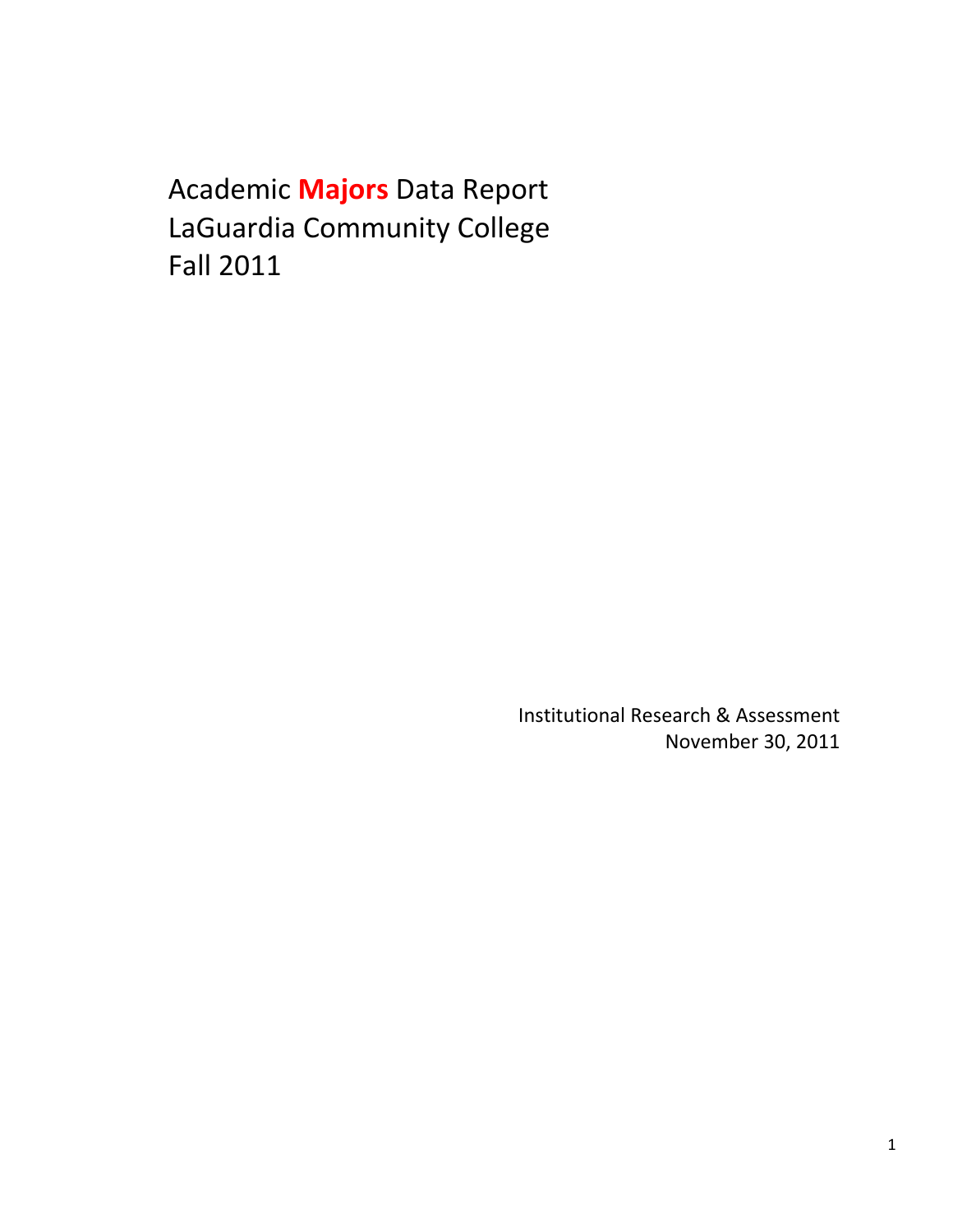Please send us feedback on this report. We have chosen to focus on majors rather than majors/options simply because of the formatting problems of working with a large number of areas, many of which have few students. We can run this report for groups of options, if you would like to send us a request.

In all displays, we have deleted majors with fewer than nine students.

 Table 1 (p. 4) displays Fall 2011 enrollment by major with each major's gender breakdown and percentages by race/ethnicity. Some majors continue to be dominated by women, others by men. A degree of ethnicity preference can also be found in this chart.

 Table 2 (p. 5) displays Fall 2011 credit loads by major, showing the percentage full‐time and the average number of credits and equated credits. (Equated credits include developmental courses and freshmen seminar equivalents.) Nursing students, for example, carry a very low credit load. This table also presents average age, showing that School Food Services Management serves an older group of students. The final two columns give the percentage of students born outside of the US and the percentage of non‐native English speakers. Accounting, for example, serves both these populations.

 Table 3 (p. 6) displays average cumulative GPA, total credits attempted, total credits earned, and the percentage of students with transfer credits by major. Digital Media Arts is a new major, and students have accumulated few credits. Students who have no GPA (only attempted developmental courses, for example) are excluded in the average GPA computation.

 Table 4 (p. 7) displays the distribution of credits earned through Spring 2011 by major. Digital Commercial Photography majors appear closer to graduation than other majors. Please note the credit ranges are not of equal size. Therefore, the expected distribution of students is not even across the ranges.

 Table 5 (p. 8) displays testing results, showing the percentage of students having passed developmental requirements. As a new major, fewer than half of Criminal Science majors have completed math developmental education requirements, for example.

 Table 6 (p. 9) takes a look at changes among majors over the three year period, beginning Fall 2008 and ending Fall 2011. Over that time there were 35,073 unique degree students enrolled. (Students who began in one major and received a degree, then began work in another major were counted as two unique students.) We examined the beginning and ending majors of each of these students. Students who began and ended in the same semester with the same major were included as having the same first and last major. Fall 2008 was used as the initial semester for students who began before Fall 2008. The number of students who changed to a new major between their first and last semester in that period divided by the total number of students who started the period in that major gives the percentage that changed majors OUT. That same number (of those who changed) divided by the number in their final semester in that major,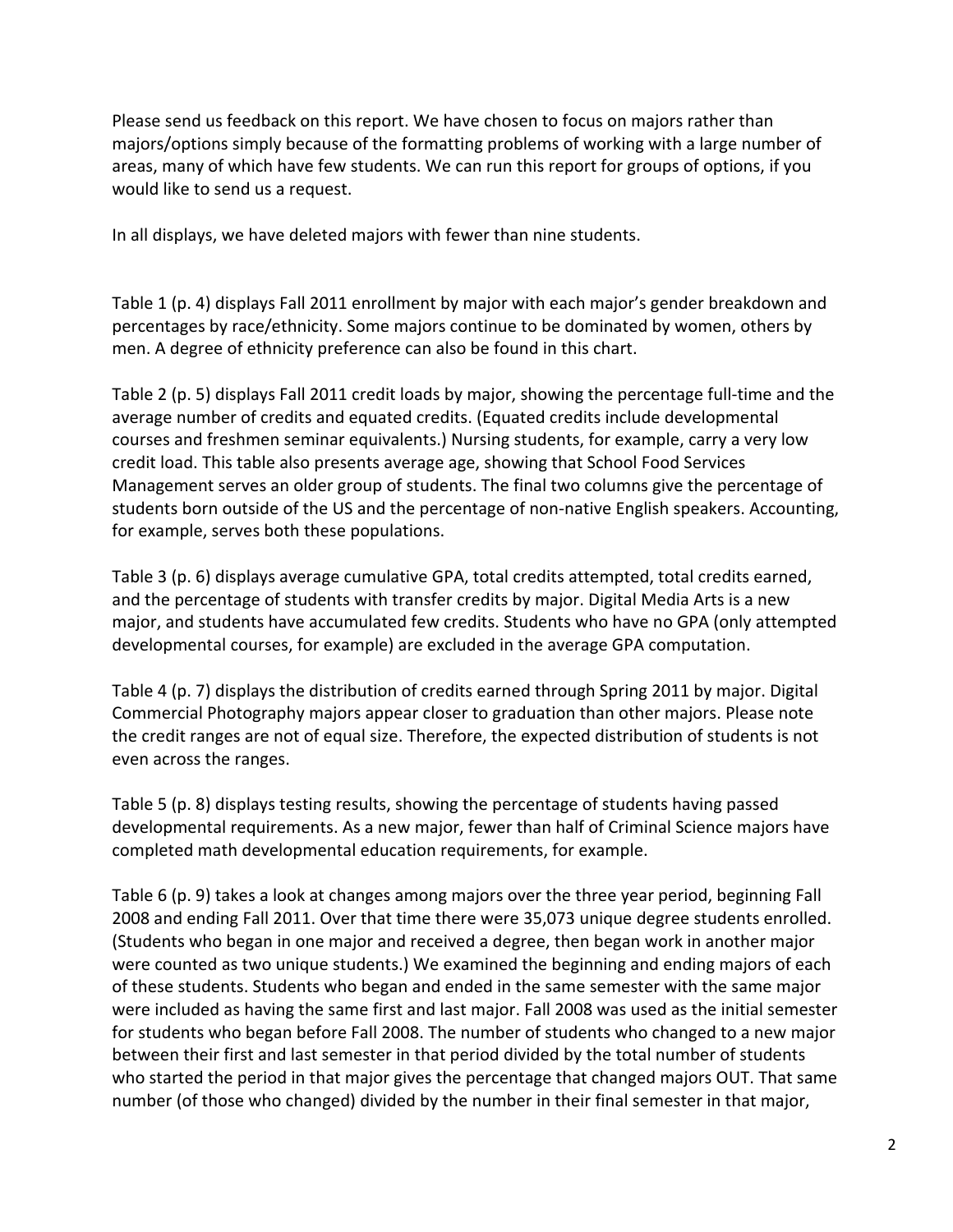gives the percentage that changed majors IN. As a new major, Writing and Literature has a high percentage of major changes IN. As a major with difficulty getting started, Radiologic Technology has had a high percentage of major changes OUT.

 Tables 7 (p. 10) and 8 (p. 11) show the proportion of the same 35,073 unique students who have transferred early and graduated. Table 7 breaks this down by the first major in the Fall 2008 to Fall 2011 period, while Table 8 breaks this down by the last major in that period. The percentage of graduated students that have transferred is also shown by major. Liberal Arts: Math & Science appears to have produced a relatively large number of early transfer students. Many of the computer areas have graduated a high proportion of their enrolled students during this period. Business Administration has produced a large number of graduates who have transferred to other colleges.

 Note: These are **not** Graduation **Rates** or Early Transfer **Rates**. Rates are determined by following cohorts of students. The percentages in Table 7 and Table 8 are proportions of enrolled students, showing the amount of change by transfer and graduation of students in various majors. These proportions are affected by the mix of students. Majors with more new students will, of course, have lower proportions of graduates, for example.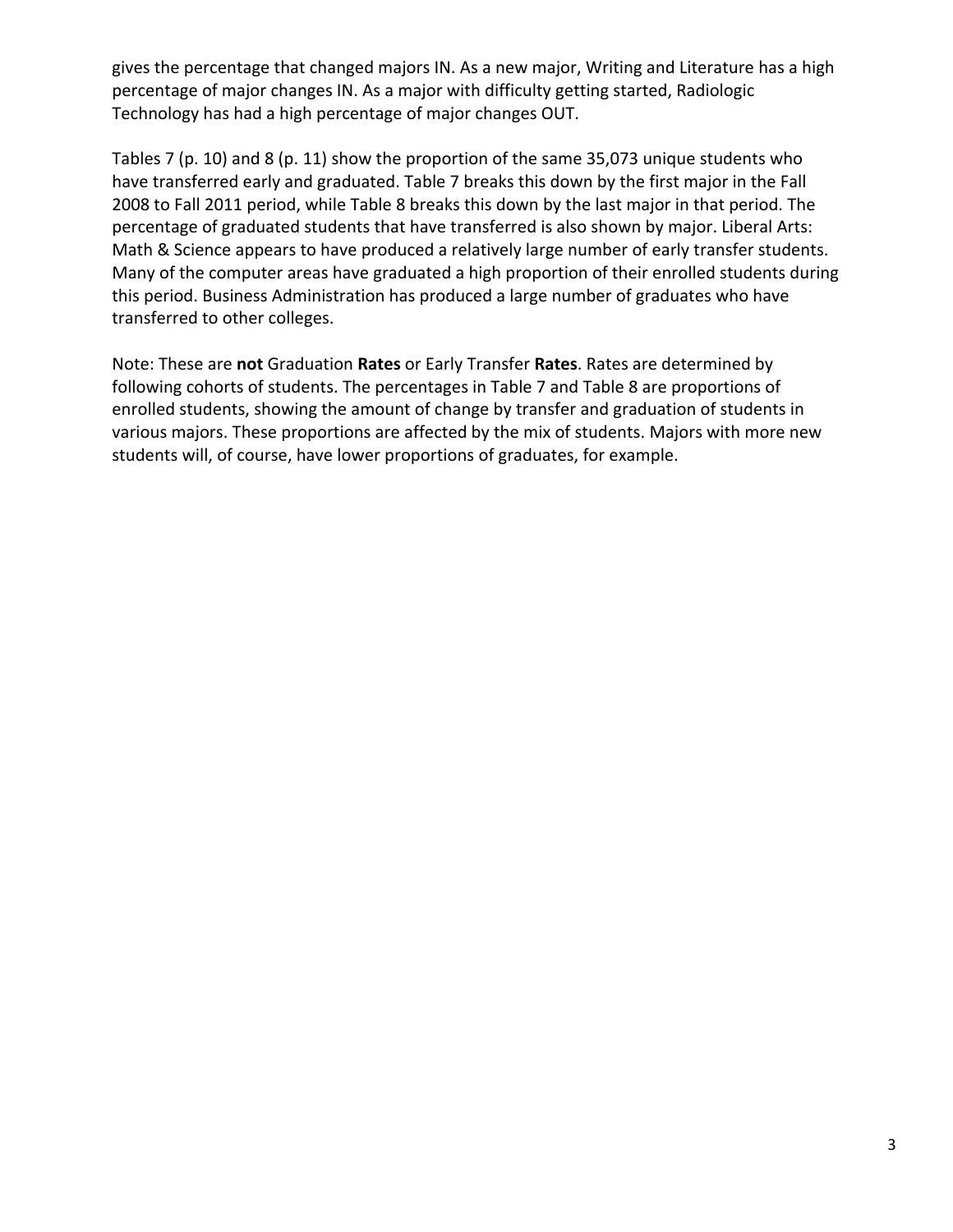| <b>Fall 2011</b>                                         |               |        |       |     |                             |     |    |                       |
|----------------------------------------------------------|---------------|--------|-------|-----|-----------------------------|-----|----|-----------------------|
|                                                          |               | %      | %     | %   | %                           | %   | %  | % Not                 |
| Major                                                    | <b>Number</b> | Female | Asian |     | <b>Black Hispanic White</b> |     |    | <b>Other Reported</b> |
| Accounting                                               | 818           | 53%    | 33%   | 7%  | 27%                         | 9%  | 2% | 22%                   |
| <b>Administrative Assistant</b>                          | 12            | 100%   | 25%   | 25% | 42%                         | 0%  | 0% | 8%                    |
| Biology                                                  | 90            | 57%    | 27%   | 12% | 30%                         | 8%  | 6% | 18%                   |
| <b>Business Administration</b>                           | 1,314         | 47%    | 24%   | 13% | 34%                         | 8%  | 4% | 17%                   |
| <b>Business Management</b>                               | 616           | 44%    | 18%   | 14% | 34%                         | 11% | 3% | 20%                   |
| <b>Civil Engineering Science</b>                         | 236           | 12%    | 21%   | 12% | 35%                         | 10% | 2% | 19%                   |
| <b>Commercial Photography</b>                            | 213           | 57%    | 11%   | 13% | 43%                         | 14% | 1% | 18%                   |
| Communications                                           | 116           | 65%    | 3%    | 19% | 47%                         | 13% | 3% | 15%                   |
| <b>Computer Operations</b>                               | 179           | 13%    | 19%   | 13% | 42%                         | 12% | 3% | 11%                   |
| <b>Computer Science</b>                                  | 204           | 13%    | 31%   | 13% | 29%                         | 9%  | 2% | 16%                   |
| <b>Computer Technology</b>                               | 232           | 8%     | 12%   | 12% | 49%                         | 7%  | 2% | 18%                   |
| <b>Criminal Justice</b>                                  | 970           | 51%    | 7%    | 17% | 54%                         | 9%  | 2% | 11%                   |
| Dietetic Technician                                      | 134           | 79%    | 17%   | 13% | 28%                         | 16% | 5% | 20%                   |
| Digital Media Arts                                       | 24            | 38%    | 21%   | 12% | 42%                         | 0%  | 8% | 17%                   |
| Education Associate-The Bilingual Child                  | 79            | 92%    | 8%    | 0%  | 73%                         | 4%  | 0% | 15%                   |
| <b>Electrical Engineering Science</b>                    | 175           | 9%     | 26%   | 14% | 30%                         | 6%  | 5% | 18%                   |
| Emergency Medical Technician/Paramedic                   | 213           | 37%    | 8%    | 11% | 54%                         | 9%  | 1% | 16%                   |
| <b>Environmental Science</b>                             | 10            | 70%    | 20%   | 10% | 50%                         | 20% | 0% | 0%                    |
| <b>Fine Arts</b>                                         | 376           | 59%    | 21%   | 14% | 43%                         | 8%  | 2% | 13%                   |
| <b>Food Service Management</b>                           | 44            | 50%    | 16%   | 16% | 43%                         | 9%  | 0% | 16%                   |
| Human Services: Gerontology                              | 84            | 80%    | 11%   | 37% | 36%                         | 7%  | 2% | 7%                    |
| Human Services: Mental Health                            | 370           | 85%    | 6%    | 26% | 43%                         | 9%  | 2% | 13%                   |
| Liberal Arts (Childhood Education)                       | 507           | 92%    | 15%   | 13% | 45%                         | 12% | 3% | 12%                   |
| Liberal Arts (Education Program with Sociology - Queens) | 233           | 61%    | 14%   | 16% | 45%                         | 9%  | 2% | 13%                   |
| Liberal Arts: Mathematics & Science                      | 1,080         | 61%    | 20%   | 16% | 33%                         | 11% | 4% | 17%                   |
| Liberal Arts: Social Sciences & Humanities               | 3,195         | 62%    | 11%   | 17% | 44%                         | 11% | 2% | 14%                   |
| <b>Mechanical Engineering</b>                            | 129           | 7%     | 19%   | 12% | 34%                         | 9%  | 3% | 22%                   |
| <b>Music Recording Technology</b>                        | 209           | 12%    | 5%    | 32% | 42%                         | 7%  | 0% | 15%                   |
| New Media Technology                                     | 143           | 29%    | 13%   | 15% | 43%                         | 10% | 3% | 15%                   |
| <b>Nursing</b>                                           | 560           | 82%    | 31%   | 17% | 12%                         | 15% | 2% | 22%                   |
| <b>Occupational Therapy Assistant</b>                    | 345           | 79%    | 13%   | 23% | 22%                         | 17% | 7% | 19%                   |
| <b>Paralegal Studies</b>                                 | 242           | 77%    | 7%    | 19% | 35%                         | 10% | 4% | 24%                   |
| Philosophy                                               | 39            | 28%    | 10%   | 13% | 44%                         | 18% | 3% | 13%                   |
| <b>Physical Therapist Assistant</b>                      | 510           | 55%    | 18%   | 16% | 31%                         | 14% | 3% | 17%                   |
| <b>Practical Nursing</b>                                 | 390           | 85%    | 22%   | 29% | 16%                         | 9%  | 4% | 20%                   |
| Programming and Systems                                  | 97            | 21%    | 24%   | 13% | 40%                         | 8%  | 3% | 11%                   |
| Radiologic Technology                                    | 147           | 63%    | 15%   | 12% | 42%                         | 10% | 1% | 20%                   |
| <b>School Food Service Management</b>                    | 26            | 65%    | 12%   | 35% | 38%                         | 12% | 0% | 4%                    |
| Travel, Tourism, and Hospitality Management              | 277           | 73%    | 19%   | 10% | 48%                         | 8%  | 2% | 13%                   |
| Undeclared Health Major-Nursing                          | 915           | 81%    | 20%   | 22% | 22%                         | 10% | 2% | 24%                   |
| <b>Veterinary Technology</b>                             | 444           | 82%    | 5%    | 19% | 47%                         | 15% | 2% | 12%                   |
| Writing and Literature                                   | 91            | 60%    | 8%    | 20% | 35%                         | 16% | 3% | 18%                   |
| <b>All Majors, Totals and Averages</b>                   | 16,088        | 59%    | 17%   | 16% | <b>37%</b>                  | 10% | 3% | 16%                   |

1: Enrollment, Percentages: Gender, Race/Ethnicity (preliminary, as of 11-30-2011) Table 1: Enrollment, Percentages: Gender, Race/Ethnicity (preliminary, as of 11‐30‐2011)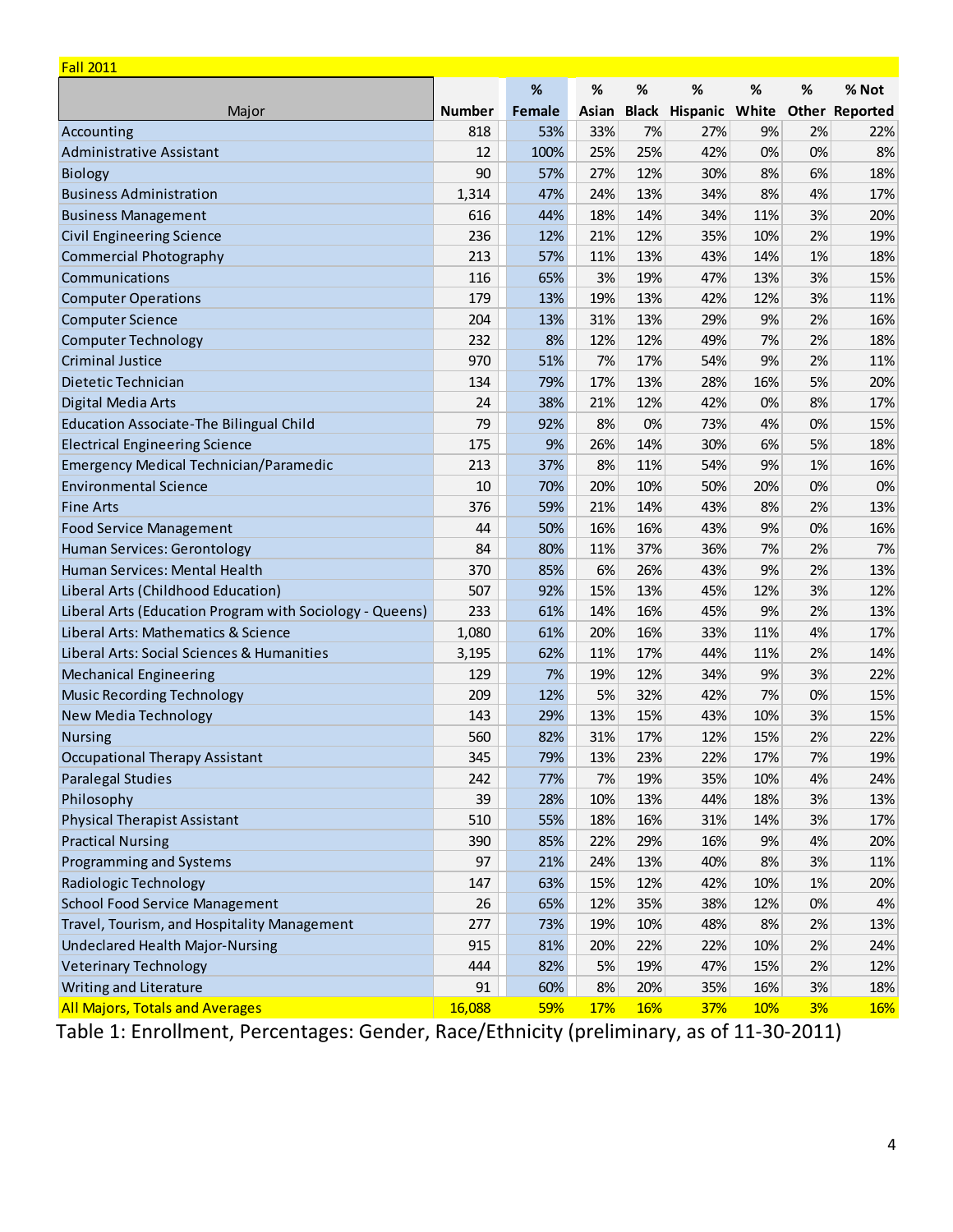| <b>Fall 2011</b>                                         |        |          |         |         |             |         |
|----------------------------------------------------------|--------|----------|---------|---------|-------------|---------|
|                                                          |        |          | Average |         |             | % Non-  |
|                                                          |        | Average  | Equated |         | %           | native  |
|                                                          | % Full | Credits  | Credits | Average | Foreign     | English |
| Major                                                    | Time   | Attempt  | Attempt | Age     | <b>Born</b> | Speaker |
| Accounting                                               | 71%    | 10.4     | 13.8    | 26.4    | 65%         | 53%     |
| <b>Administrative Assistant</b>                          | 42%    | 6.9      | 8.8     | 32.9    | 33%         | 42%     |
| <b>Biology</b>                                           | 70%    | 11.8     | 13.7    | 22.0    | 48%         | 18%     |
| <b>Business Administration</b>                           | 67%    | 10.7     | 13.0    | 25.2    | 54%         | 38%     |
| <b>Business Management</b>                               | 66%    | 9.3      | 12.9    | 24.4    | 46%         | 27%     |
| <b>Civil Engineering Science</b>                         | 69%    | 9.9      | 13.5    | 23.3    | 64%         | 36%     |
| <b>Commercial Photography</b>                            | 69%    | 9.4      | 12.6    | 24.3    | 33%         | 26%     |
| Communications                                           | 78%    | 12.5     | 14.2    | 23.3    | 21%         | 13%     |
| <b>Computer Operations</b>                               | 56%    | 9.2      | 11.8    | 26.4    | 50%         | 38%     |
| <b>Computer Science</b>                                  | 69%    | 9.6      | 13.3    | 24.4    | 64%         | 44%     |
| <b>Computer Technology</b>                               | 56%    | 8.5      | 12.0    | 23.3    | 41%         | 34%     |
| <b>Criminal Justice</b>                                  | 78%    | 10.4     | 14.2    | 21.8    | 25%         | 25%     |
| Dietetic Technician                                      | 44%    | 8.6      | 10.3    | 29.1    | 51%         | 35%     |
| Digital Media Arts                                       | 54%    | 6.5      | 12.2    | 22.8    | 46%         | 25%     |
| <b>Education Associate-The Bilingual Child</b>           | 63%    | 7.5      | 12.1    | 28.5    | 66%         | 63%     |
| <b>Electrical Engineering Science</b>                    | 63%    | 10.4     | 12.8    | 24.6    | 67%         | 41%     |
| <b>Emergency Medical Technician/Paramedic</b>            | 56%    | 7.8      | 11.5    | 23.5    | 26%         | 27%     |
| <b>Environmental Science</b>                             | 80%    | 12.5     | 14.2    | 21.9    | 40%         | 30%     |
| <b>Fine Arts</b>                                         | 71%    | 10.1     | 13.2    | 23.0    | 40%         | 30%     |
| <b>Food Service Management</b>                           | 59%    | 9.5      | 12.4    | 27.7    | 39%         | 30%     |
| Human Services: Gerontology                              | 58%    | 8.2      | 12.2    | 27.0    | 31%         | 13%     |
| Human Services: Mental Health                            | 58%    | 10.0     | 12.0    | 27.3    | 26%         | 16%     |
| Liberal Arts (Childhood Education)                       | 66%    | 10.5     | 12.9    | 24.3    | 35%         | 28%     |
| Liberal Arts (Education Program with Sociology - Queens) | 70%    | 10.1     | 13.4    | 23.1    | 30%         | 25%     |
| Liberal Arts: Mathematics & Science                      | 57%    | 9.2      | 11.8    | 24.7    | 47%         | 32%     |
| Liberal Arts: Social Sciences & Humanities               | 67%    | 9.5      | 12.8    | 23.6    | 31%         | 23%     |
| <b>Mechanical Engineering</b>                            | 65%    | 10.9     | 13.1    | 22.7    | 61%         | 29%     |
| <b>Music Recording Technology</b>                        | 72%    | 8.9      | 13.0    | 22.1    | 5%          | 2%      |
| New Media Technology                                     | 69%    | $10.1\,$ | 12.8    | 23.7    | 38%         | 30%     |
| <b>Nursing</b>                                           | 23%    | 8.4      | 8.8     | 31.4    | 67%         | 34%     |
| <b>Occupational Therapy Assistant</b>                    | 46%    | 7.8      | 10.3    | 30.2    | 58%         | 34%     |
| <b>Paralegal Studies</b>                                 | 62%    | 10.3     | 12.6    | 27.9    | 31%         | 21%     |
| Philosophy                                               | 64%    | 11.0     | 12.6    | 24.8    | 13%         | 13%     |
| <b>Physical Therapist Assistant</b>                      | 45%    | 7.5      | 10.8    | 26.6    | 52%         | 36%     |
| <b>Practical Nursing</b>                                 | 35%    | 7.1      | 10.2    | 30.1    | 61%         | 23%     |
| Programming and Systems                                  | 55%    | 9.8      | 12.1    | 25.1    | 48%         | 37%     |
| Radiologic Technology                                    | 42%    | 6.5      | 10.5    | 25.5    | 41%         | 37%     |
| <b>School Food Service Management</b>                    | 15%    | 6.4      | 8.7     | 45.2    | 27%         | 19%     |
| Travel, Tourism, and Hospitality Management              | 68%    | 9.4      | 13.0    | 24.6    | 66%         | 48%     |
| Undeclared Health Major-Nursing                          | 49%    | 6.9      | 11.2    | 26.0    | 59%         | 32%     |
| <b>Veterinary Technology</b>                             | 61%    | 7.8      | 11.6    | 23.7    | 13%         | 14%     |
| Writing and Literature                                   | 69%    | 11.6     | 12.6    | 23.5    | 8%          | 5%      |
| <b>All Majors, Totals and Averages</b>                   | 61%    | 9.3      | 12.4    | 25.0    | 43%         | 30%     |

 Table 2: Percentage Full‐time, Credit Loads, Average Age, Percentages Foreign‐born and Non‐ native English Speakers (preliminary, as of 11‐30‐2011)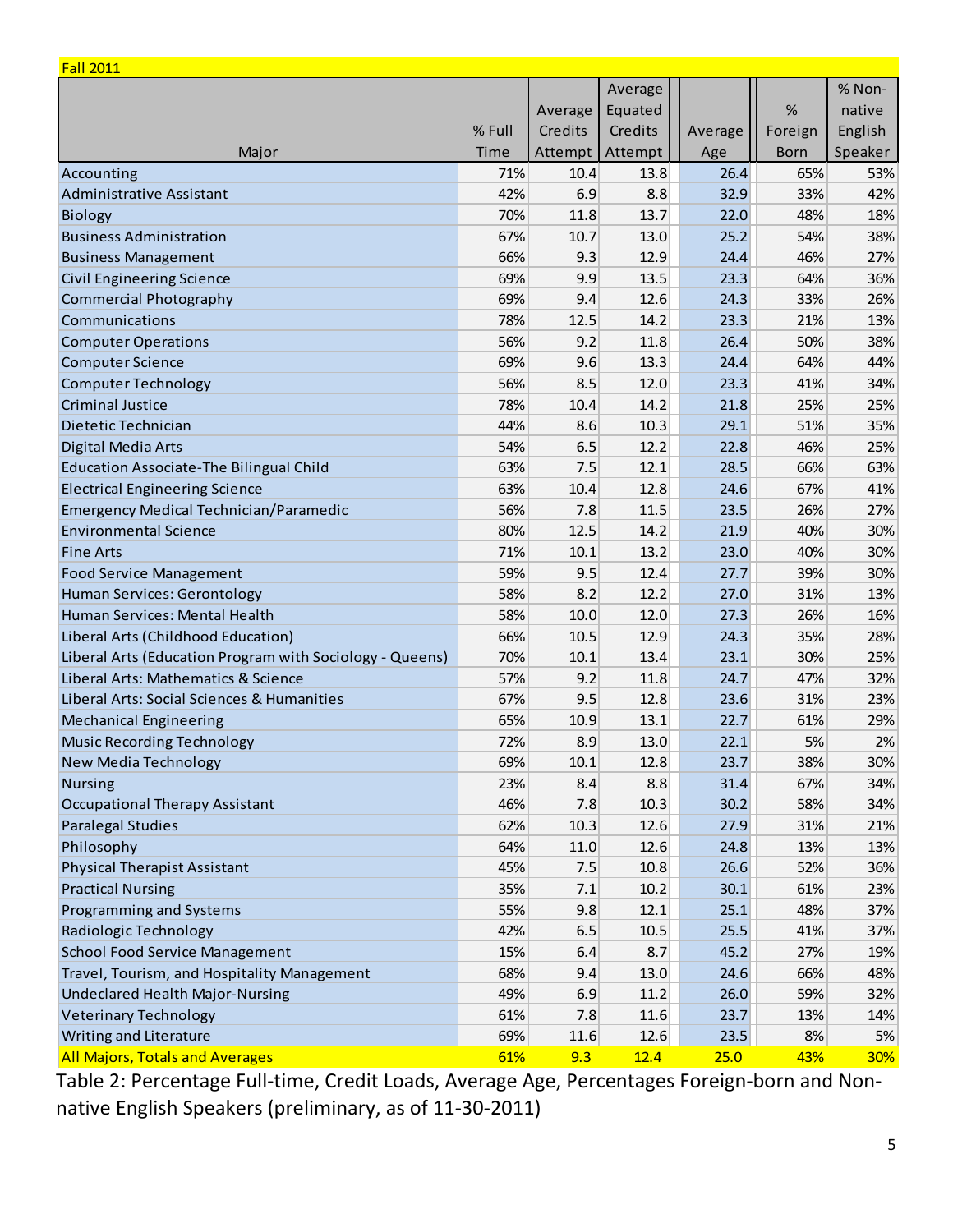| Prior to Fall 2011 (as of the end of Spring 2011)        |            |              |              |                 |
|----------------------------------------------------------|------------|--------------|--------------|-----------------|
|                                                          |            |              |              | % of            |
|                                                          | Average    | Average      | Average      | <b>Students</b> |
|                                                          | Cumulative | <b>Total</b> | <b>Total</b> | with            |
|                                                          | (Non-null) | Credits      | Credits      | Transfer        |
| Major                                                    | <b>GPA</b> | Attempted    | Earned       | Credits         |
| Accounting                                               | 2.19       | 34           | 24           | 27%             |
| <b>Administrative Assistant</b>                          | 2.69       | 58           | 47           | 33%             |
| Biology                                                  | 1.60       | 25           | 12           | 26%             |
| <b>Business Administration</b>                           | 2.22       | 40           | 28           | 28%             |
| <b>Business Management</b>                               | 1.63       | 29           | 19           | 27%             |
| <b>Civil Engineering Science</b>                         | 1.78       | 29           | 17           | 16%             |
| <b>Commercial Photography</b>                            | 1.87       | 30           | 22           | 30%             |
| Communications                                           | 2.19       | 38           | 23           | 23%             |
| <b>Computer Operations</b>                               | 2.15       | 39           | 27           | 27%             |
| <b>Computer Science</b>                                  | 1.83       | 27           | 17           | 24%             |
| <b>Computer Technology</b>                               | 1.42       | 23           | 14           | 15%             |
| <b>Criminal Justice</b>                                  | 1.49       | 26           | 14           | 18%             |
| Dietetic Technician                                      | 2.34       | 38           | 28           | 35%             |
| Digital Media Arts                                       | 1.02       | 12           | 6            | 12%             |
| <b>Education Associate-The Bilingual Child</b>           | 2.17       | 34           | 26           | 22%             |
| <b>Electrical Engineering Science</b>                    | 2.05       | 37           | 22           | 17%             |
| <b>Emergency Medical Technician/Paramedic</b>            | 1.27       | 17           | 10           | 23%             |
| <b>Environmental Science</b>                             | 1.06       | 25           | 14           | 20%             |
| <b>Fine Arts</b>                                         | 2.17       | 34           | 22           | 21%             |
| <b>Food Service Management</b>                           | 1.82       | 28           | 18           | 30%             |
| Human Services: Gerontology                              | 1.65       | 31           | 24           | 29%             |
| Human Services: Mental Health                            | 2.15       | 44           | 30           | 28%             |
| Liberal Arts (Childhood Education)                       | 2.27       | 40           | 26           | 22%             |
| Liberal Arts (Education Program with Sociology - Queens) | 1.65       | 32           | 19           | 20%             |
| Liberal Arts: Mathematics & Science                      | 1.94       | 32           | 22           | 34%             |
| Liberal Arts: Social Sciences & Humanities               | 1.68       | 30           | 19           | 27%             |
| <b>Mechanical Engineering</b>                            | 2.01       | 39           | 24           | 27%             |
| <b>Music Recording Technology</b>                        | 1.25       | 19           | 10           | 16%             |
| New Media Technology                                     | 2.01       | 31           | 20           | 23%             |
| <b>Nursing</b>                                           | 3.12       | 42           | 35           | 40%             |
| <b>Occupational Therapy Assistant</b>                    | 2.17       | 25           | 21           | 45%             |
| <b>Paralegal Studies</b>                                 | 2.02       | 39           | 26           | 33%             |
| Philosophy                                               | 2.38       | 47           | 31           | 31%             |
| <b>Physical Therapist Assistant</b>                      | 1.96       | 22           | 16           | 26%             |
| <b>Practical Nursing</b>                                 | 2.23       | 21           | 16           | 33%             |
| Programming and Systems                                  | 2.07       | 40           | 26           | 23%             |
| Radiologic Technology                                    | 1.88       | 22           | 15           | 20%             |
| <b>School Food Service Management</b>                    | 2.92       | 19           | 24           | 58%             |
| Travel, Tourism, and Hospitality Management              | 1.98       | 32           | 23           | 27%             |
| Undeclared Health Major-Nursing                          | 1.64       | 12           | 8            | 25%             |
| <b>Veterinary Technology</b>                             | 1.33       | 18           | 11           | 24%             |
| Writing and Literature                                   | 2.58       | 47           | 31           | 21%             |
| <b>All Majors, Totals and Averages</b>                   | 1.94       | 30           | 20           | 27%             |

 Table 3: As of Spring 2011: Average GPA (excluding null GPA‐0 Attempted Credits), Total Credits Attempted, Total Credits Earned, Percentage of Students with Transfer Credits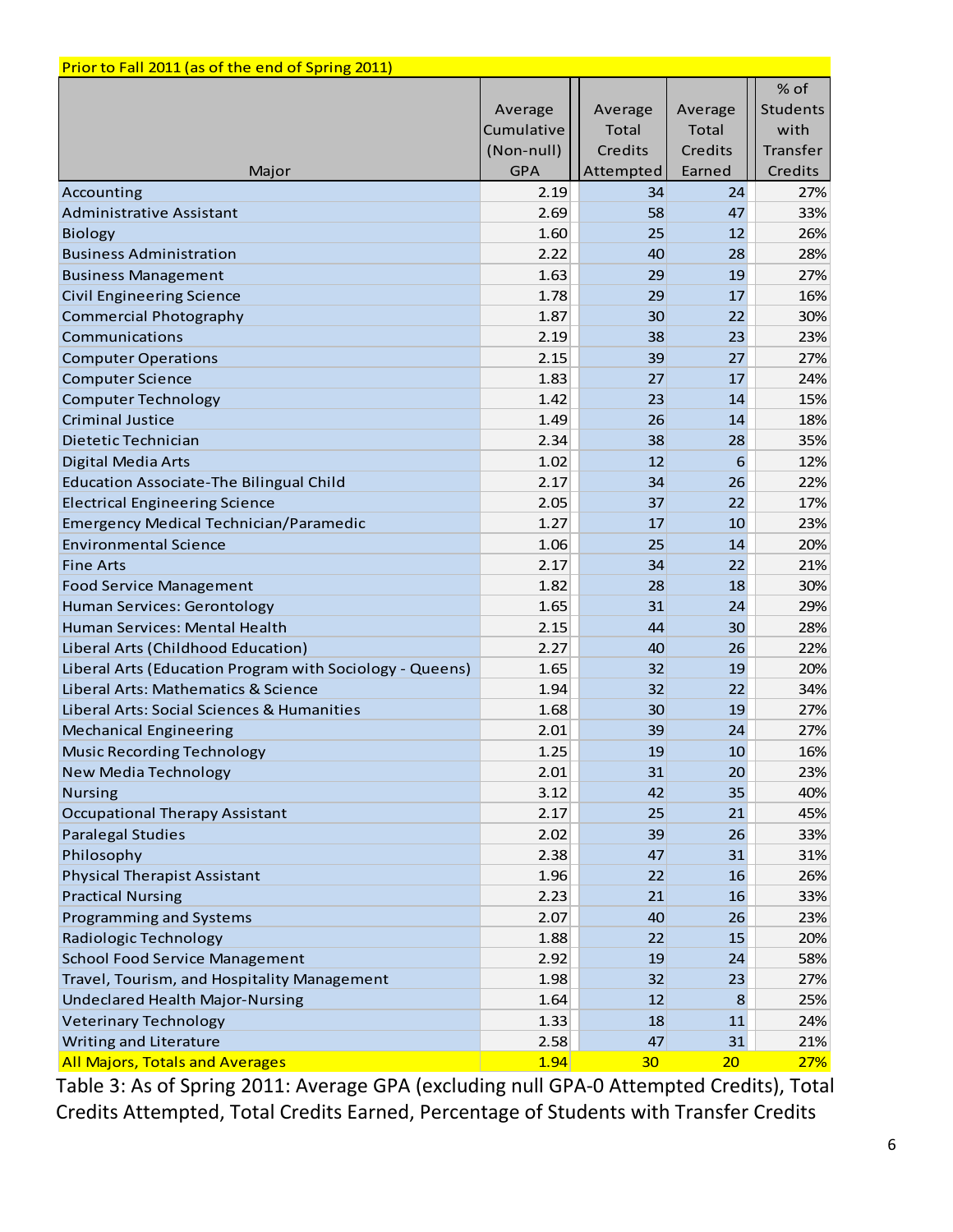| <b>Fall 2011</b>                                         |           |            |                                           |          |            |          |
|----------------------------------------------------------|-----------|------------|-------------------------------------------|----------|------------|----------|
|                                                          |           |            |                                           |          |            | % Earned |
|                                                          |           |            | % Earned   % Earned   % Earned   % Earned |          |            | 45       |
|                                                          | % Earned  | $1$ to $6$ | 7 to 12                                   | 13 to 30 | 31 to 44   | Credits  |
| Major                                                    | 0 Credits | Credits    | Credits                                   | Credits  | Credits    | or More  |
| Accounting                                               | 23%       | 9%         | 8%                                        | 26%      | 15%        | 19%      |
| <b>Administrative Assistant</b>                          | 0%        | 17%        | 0%                                        | 0%       | 25%        | 58%      |
| <b>Biology</b>                                           | 31%       | 17%        | 12%                                       | 31%      | 4%         | 4%       |
| <b>Business Administration</b>                           | 15%       | 8%         | 8%                                        | 26%      | 20%        | 24%      |
| <b>Business Management</b>                               | 28%       | 11%        | 10%                                       | 22%      | 14%        | 15%      |
| <b>Civil Engineering Science</b>                         | 38%       | 12%        | 7%                                        | 19%      | 10%        | 14%      |
| <b>Commercial Photography</b>                            | 32%       | 7%         | 8%                                        | 21%      | 12%        | 20%      |
| Communications                                           | 16%       | 10%        | 9%                                        | 31%      | 21%        | 13%      |
| <b>Computer Operations</b>                               | 17%       | 6%         | 12%                                       | 25%      | 16%        | 25%      |
| <b>Computer Science</b>                                  | 29%       | 12%        | 14%                                       | 25%      | 7%         | 13%      |
| <b>Computer Technology</b>                               | 39%       | 14%        | 9%                                        | 19%      | 9%         | 9%       |
| <b>Criminal Justice</b>                                  | 34%       | 13%        | 11%                                       | 26%      | 7%         | 9%       |
| Dietetic Technician                                      | 18%       | 4%         | 9%                                        | 22%      | 23%        | 25%      |
| Digital Media Arts                                       | 62%       | 4%         | 17%                                       | 12%      | 4%         | 0%       |
| <b>Education Associate-The Bilingual Child</b>           | 22%       | 11%        | 8%                                        | 27%      | 5%         | 28%      |
| <b>Electrical Engineering Science</b>                    | 26%       | 7%         | 9%                                        | 26%      | 14%        | 18%      |
| <b>Emergency Medical Technician/Paramedic</b>            | 38%       | 17%        | 12%                                       | 24%      | 5%         | 4%       |
| <b>Environmental Science</b>                             | 50%       | 0%         | 10%                                       | 30%      | 0%         | 10%      |
| <b>Fine Arts</b>                                         | 23%       | 9%         | 10%                                       | 28%      | 10%        | 20%      |
| <b>Food Service Management</b>                           | 18%       | 14%        | 16%                                       | 32%      | 5%         | 16%      |
| Human Services: Gerontology                              | 32%       | 6%         | 13%                                       | 12%      | 11%        | 26%      |
| Human Services: Mental Health                            | 13%       | 6%         | 8%                                        | 27%      | 19%        | 28%      |
| Liberal Arts (Childhood Education)                       | 16%       | 10%        | 10%                                       | 27%      | 13%        | 23%      |
| Liberal Arts (Education Program with Sociology - Queens) | 31%       | 9%         | 8%                                        | 29%      | 10%        | 12%      |
| Liberal Arts: Mathematics & Science                      | 19%       | 12%        | 10%                                       | 31%      | 14%        | 14%      |
| Liberal Arts: Social Sciences & Humanities               | 27%       | 12%        | 10%                                       | 25%      | 13%        | 14%      |
| <b>Mechanical Engineering</b>                            | 22%       | 10%        | 10%                                       | 28%      | 9%         | 21%      |
| <b>Music Recording Technology</b>                        | 48%       | 13%        | 8%                                        | 22%      | 4%         | 5%       |
| New Media Technology                                     | 24%       | 13%        | 13%                                       | 23%      | 10%        | 16%      |
| <b>Nursing</b>                                           | 3%        | 6%         | 6%                                        | 29%      | 20%        | 36%      |
| <b>Occupational Therapy Assistant</b>                    | 23%       | 12%        | 9%                                        | 27%      | 15%        | 14%      |
| <b>Paralegal Studies</b>                                 | 16%       | 10%        | 9%                                        | 28%      | 14%        | 24%      |
| Philosophy                                               | 10%       | 5%         | 10%                                       | 28%      | 18%        | 28%      |
| <b>Physical Therapist Assistant</b>                      | 32%       | 12%        | 12%                                       | 27%      | 7%         | 10%      |
| <b>Practical Nursing</b>                                 | 31%       | 13%        | 11%                                       | 25%      | 14%        | 7%       |
| Programming and Systems                                  | 16%       | 7%         | 12%                                       | 27%      | 13%        | 24%      |
| Radiologic Technology                                    | 35%       | 16%        | 11%                                       | 17%      | 10%        | 11%      |
| <b>School Food Service Management</b>                    | 12%       | 12%        | 12%                                       | 35%      | 15%        | 15%      |
| Travel, Tourism, and Hospitality Management              | 19%       | 12%        | 14%                                       | 21%      | 12%        | 22%      |
| <b>Undeclared Health Major-Nursing</b>                   | 44%       | 14%        | 14%                                       | 26%      | 1%         | 1%       |
| <b>Veterinary Technology</b>                             | 46%       | 15%        | 6%                                        | 18%      | 10%        | 5%       |
| Writing and Literature                                   | 5%        | 4%         | 13%                                       | 27%      | 25%        | 24%      |
| <b>All Majors, Totals and Averages</b>                   | 26%       | 11%        | 10%                                       | 25%      | <b>12%</b> | 16%      |

4: Cumulative Credits Earned Distribution by Major pre-Fall 2011 Table 4: Cumulative Credits Earned Distribution by Major pre‐Fall 2011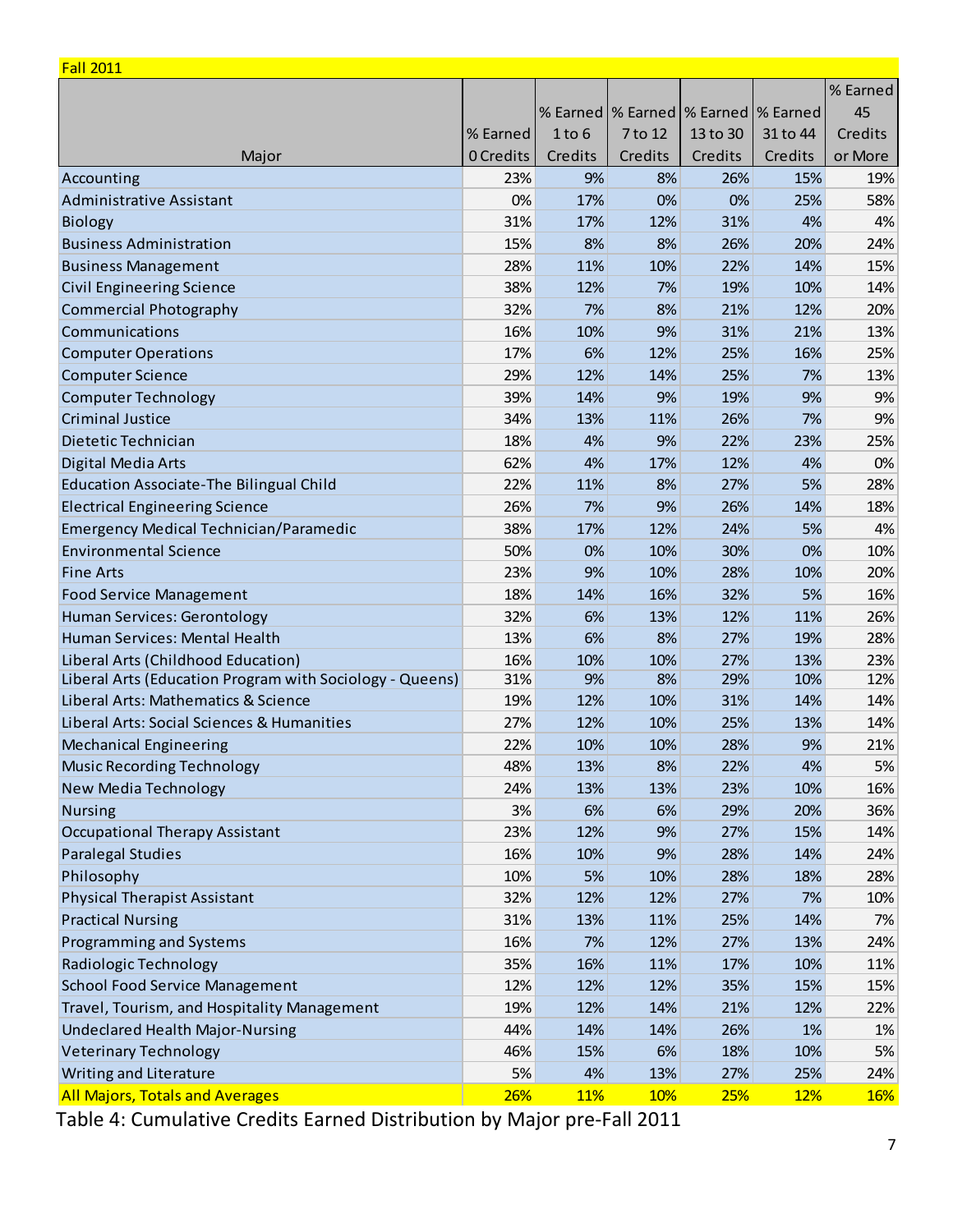| <b>Fall 2011</b>                                         |          |                     |         |          |
|----------------------------------------------------------|----------|---------------------|---------|----------|
|                                                          | % Passed | % Passed   % Passed |         | % Passed |
| Major                                                    | Math     | Reading             | Writing | All      |
| Accounting                                               | 85%      | 82%                 | 76%     | 64%      |
| <b>Administrative Assistant</b>                          | 100%     | 92%                 | 83%     | 83%      |
| <b>Biology</b>                                           | 88%      | 97%                 | 89%     | 78%      |
| <b>Business Administration</b>                           | 76%      | 91%                 | 85%     | 66%      |
| <b>Business Management</b>                               | 67%      | 85%                 | 77%     | 51%      |
| <b>Civil Engineering Science</b>                         | 83%      | 81%                 | 78%     | 66%      |
| <b>Commercial Photography</b>                            | 66%      | 90%                 | 84%     | 56%      |
| Communications                                           | 56%      | 98%                 | 97%     | 55%      |
| <b>Computer Operations</b>                               | 77%      | 89%                 | 79%     | 64%      |
| <b>Computer Science</b>                                  | 81%      | 84%                 | 70%     | 60%      |
| <b>Computer Technology</b>                               | 66%      | 87%                 | 75%     | 53%      |
| <b>Criminal Justice</b>                                  | 48%      | 88%                 | 86%     | 43%      |
| Dietetic Technician                                      | 78%      | 95%                 | 91%     | 75%      |
| Digital Media Arts                                       | 33%      | 79%                 | 67%     | 25%      |
| <b>Education Associate-The Bilingual Child</b>           | 61%      | 76%                 | 72%     | 47%      |
| <b>Electrical Engineering Science</b>                    | 86%      | 90%                 | 82%     | 75%      |
| <b>Emergency Medical Technician/Paramedic</b>            | 58%      | 90%                 | 86%     | 52%      |
| <b>Environmental Science</b>                             | 100%     | 100%                | 70%     | 70%      |
| <b>Fine Arts</b>                                         | 63%      | 89%                 | 83%     | 52%      |
| <b>Food Service Management</b>                           | 73%      | 86%                 | 89%     | 68%      |
| Human Services: Gerontology                              | 54%      | 87%                 | 83%     | 50%      |
| Human Services: Mental Health                            | 58%      | 95%                 | 93%     | 56%      |
| Liberal Arts (Childhood Education)                       | 62%      | 91%                 | 89%     | 56%      |
| Liberal Arts (Education Program with Sociology - Queens) | 62%      | 89%                 | 89%     | 58%      |
| Liberal Arts: Mathematics & Science                      | 78%      | 90%                 | 84%     | 69%      |
| Liberal Arts: Social Sciences & Humanities               | 59%      | 88%                 | 84%     | 52%      |
| <b>Mechanical Engineering</b>                            | 87%      | 91%                 | 88%     | 77%      |
| Music Recording Technology                               | 52%      | 87%                 | 84%     | 45%      |
| <b>New Media Technology</b>                              | 68%      | 90%                 | 85%     | 62%      |
| <b>Nursing</b>                                           | 91%      | 97%                 | 96%     | 85%      |
| <b>Occupational Therapy Assistant</b>                    | 75%      | 91%                 | 87%     | 67%      |
| <b>Paralegal Studies</b>                                 | 54%      | 94%                 | 88%     | 48%      |
| Philosophy                                               | 62%      | 95%                 | 100%    | 54%      |
| <b>Physical Therapist Assistant</b>                      | 69%      | 87%                 | 82%     | 60%      |
| <b>Practical Nursing</b>                                 | 73%      | 88%                 | 84%     | 64%      |
| Programming and Systems                                  | 85%      | 91%                 | 84%     | 69%      |
| Radiologic Technology                                    | 59%      | 87%                 | 85%     | 52%      |
| <b>School Food Service Management</b>                    | 72%      | 96%                 | 76%     | 58%      |
| Travel, Tourism, and Hospitality Management              | 64%      | 90%                 | 76%     | 50%      |
| <b>Undeclared Health Major-Nursing</b>                   | 64%      | 86%                 | 80%     | 53%      |
| <b>Veterinary Technology</b>                             | 63%      | 89%                 | 89%     | 59%      |
| Writing and Literature                                   | 63%      | 99%                 | 98%     | 63%      |
| <b>All Majors, Totals and Averages</b>                   | 67%      | 89%                 | 84%     | 58%      |

 Table 5: Testing Results by Major: Percentages of Students Having Passed Out of Developmental Education Requirements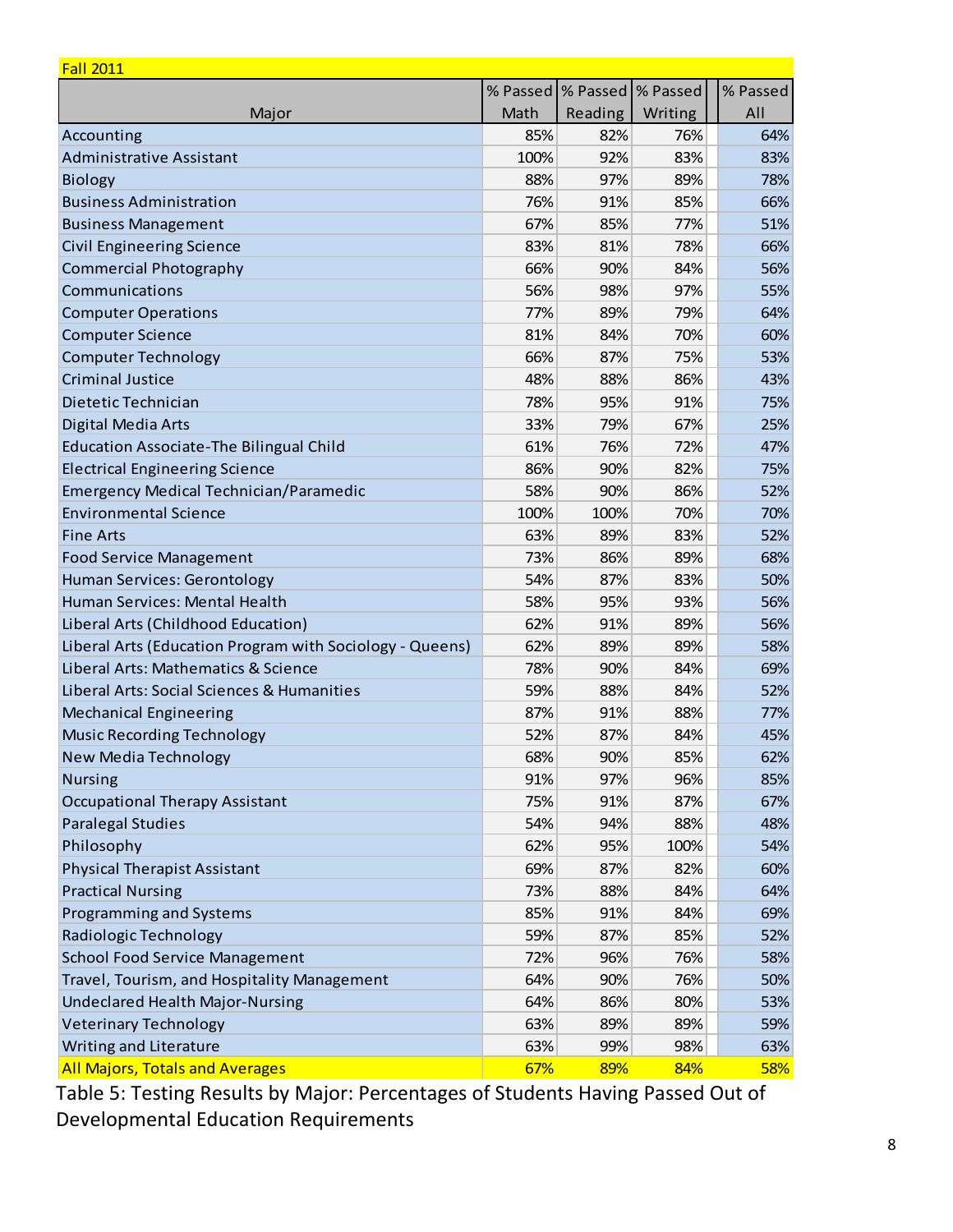| Unduplicated Students Fall 2008 through Fall 2011        |                     |                 |             |                     |            |         |
|----------------------------------------------------------|---------------------|-----------------|-------------|---------------------|------------|---------|
|                                                          | $3-yr.$ # of        | Number          | Number      | $3-yr.$ # of        |            | % Who   |
|                                                          | <b>Students Who</b> | Who             | Who         | <b>Students Who</b> | % Who      | Changed |
|                                                          | Began In This       | Changed         | Changed     | Ended in This       | Changed    | Out of  |
|                                                          | Major (In this      | Into This       | Out of This | Major (In this      | Into This  | This    |
| Major                                                    | Period)             | Major           | Major       | Period)             | Major      | Major   |
| Accounting                                               | 1,750               | 264             | $-290$      | 1,724               | 15%        | 17%     |
| Administrative Assistant                                 | 104                 | 8               | $-31$       | 81                  | 10%        | 30%     |
| <b>Biology</b>                                           | 46                  | 37              | $-3$        | 80                  | 46%        | 7%      |
| <b>Business Administration</b>                           | 2,764               | 977             | $-256$      | 3,485               | 28%        | 9%      |
| <b>Business Management</b>                               | 2,001               | 172             | $-584$      | 1,589               | 11%        | 29%     |
| <b>Civil Engineering Science</b>                         | 488                 | 46              | $-119$      | 415                 | 11%        | 24%     |
| <b>Commercial Photography</b>                            | 467                 | 50              | $-55$       | 462                 | 11%        | 12%     |
| Communications                                           | 69                  | 106             | $-5$        | 170                 | 62%        | 7%      |
| <b>Computer Operations</b>                               | 411                 | 106             | $-66$       | 451                 | 24%        | 16%     |
| <b>Computer Science</b>                                  | 525                 | 50              | $-132$      | 443                 | 11%        | 25%     |
| <b>Computer Technology</b>                               | 618                 | 40              | $-143$      | 515                 | 8%         | 23%     |
| <b>Criminal Justice</b>                                  | 968                 | 359             | $-50$       | 1,277               | 28%        | 5%      |
| Dietetic Technician                                      | 204                 | 85              | $-34$       | 255                 | 33%        | 17%     |
| Digital Media Arts                                       | 45                  | $\mathbf 1$     | $-13$       | 33                  | 3%         | 29%     |
| <b>Education Associate-The Bilingual Child</b>           | 202                 | 28              | $-44$       | 186                 | 15%        | 22%     |
| <b>Electrical Engineering Science</b>                    | 304                 | 67              | $-38$       | 333                 | 20%        | 12%     |
| Emergency Medical Technician/Paramedic                   | 541                 | 59              | $-85$       | 515                 | 11%        | 16%     |
| <b>Fine Arts</b>                                         | 721                 | 123             | $-68$       | 776                 | 16%        | 9%      |
| <b>Food Service Management</b>                           | 82                  | 14              | $-14$       | 82                  | 17%        | 17%     |
| Human Services: Child Development                        | 111                 | 0               | $-61$       | 50                  | 0%         | 55%     |
| Human Services: Gerontology                              | 147                 | 39              | $-35$       | 151                 | 26%        | 24%     |
| Human Services: Mental Health                            | 677                 | 282             | $-62$       | 897                 | 31%        | 9%      |
| Liberal Arts (Childhood Education)                       | 922                 | 311             | $-108$      | 1,125               | 28%        | 12%     |
| Liberal Arts (Education Program with Sociology - Queens) | 696                 | 80              | $-214$      | 562                 | 14%        | 31%     |
| Liberal Arts: Mathematics & Science                      | 2,649               | 571             | $-661$      | 2,559               | 22%        | 25%     |
| Liberal Arts: Social Sciences & Humanities               | 7,277               | 942             | $-1277$     | 6,942               | 14%        | 18%     |
| <b>Mechanical Engineering</b>                            | 244                 | 54              | $-35$       | 263                 | 21%        | 14%     |
| Microcomputer Systems and Applications                   | 37                  | $\overline{3}$  | $-10$       | 30                  | 10%        | 27%     |
| Mortuary Science (with American Academy McAllister)      | 144                 | $6 \overline{}$ | $-30$       | 120                 | 5%         | 21%     |
| Music Recording Technology                               | 477                 | 32              | $-59$       | 450                 | 7%         | 12%     |
| New Media Technology                                     | 257                 | 62              | $-22$       | 297                 | 21%        | 9%      |
| <b>Nursing</b>                                           | 2,520               | 270             | $-694$      | 2,096               | 13%        | 28%     |
| <b>Occupational Therapy Assistant</b>                    | 627                 | 133             | $-75$       | 685                 | 19%        | 12%     |
| <b>Paralegal Studies</b>                                 | 648                 | 94              | $-103$      | 639                 | 15%        | 16%     |
| Philosophy                                               | 23                  | 34              | $-6$        | 51                  | 67%        | 26%     |
| <b>Physical Therapist Assistant</b>                      | 1,049               | 114             | $-239$      | 924                 | 12%        | 23%     |
| <b>Practical Nursing</b>                                 | 1,047               | 320             | $-130$      | 1,237               | 26%        | 12%     |
| Programming and Systems                                  | 204                 | 73              | $-36$       | 241                 | 30%        | 18%     |
| Radiologic Technology                                    | 104                 | 91              | $-18$       | 177                 | 51%        | 17%     |
| <b>School Food Service Management</b>                    | 51                  | $\overline{2}$  | $-1$        | 52                  | 4%         | 2%      |
| Travel, Tourism, and Hospitality Management              | 532                 | 93              | $-79$       | 546                 | 17%        | 15%     |
| Undeclared Health Major-Nursing                          | 1,255               | 78              | $-286$      | 1,047               | 7%         | 23%     |
| <b>Veterinary Technology</b>                             | 1,035               | 46              | $-165$      | 916                 | 5%         | 16%     |
| Writing and Literature                                   | 20                  | 101             | $-2$        | 119                 | 85%        | 10%     |
| (Four small majors, summed)                              | 10                  | 16              | $-1$        | 25                  |            |         |
| <b>All Majors, Totals and Averages</b>                   | 35,073              | 6,439           | $-6,439$    | 35,073              | <b>18%</b> | 18%     |

 Table 6: Unduplicated Number of Majors over Period from Fall 2008 to Fall 2011 with Major Changes In and Major Changes Out Numbers and Rates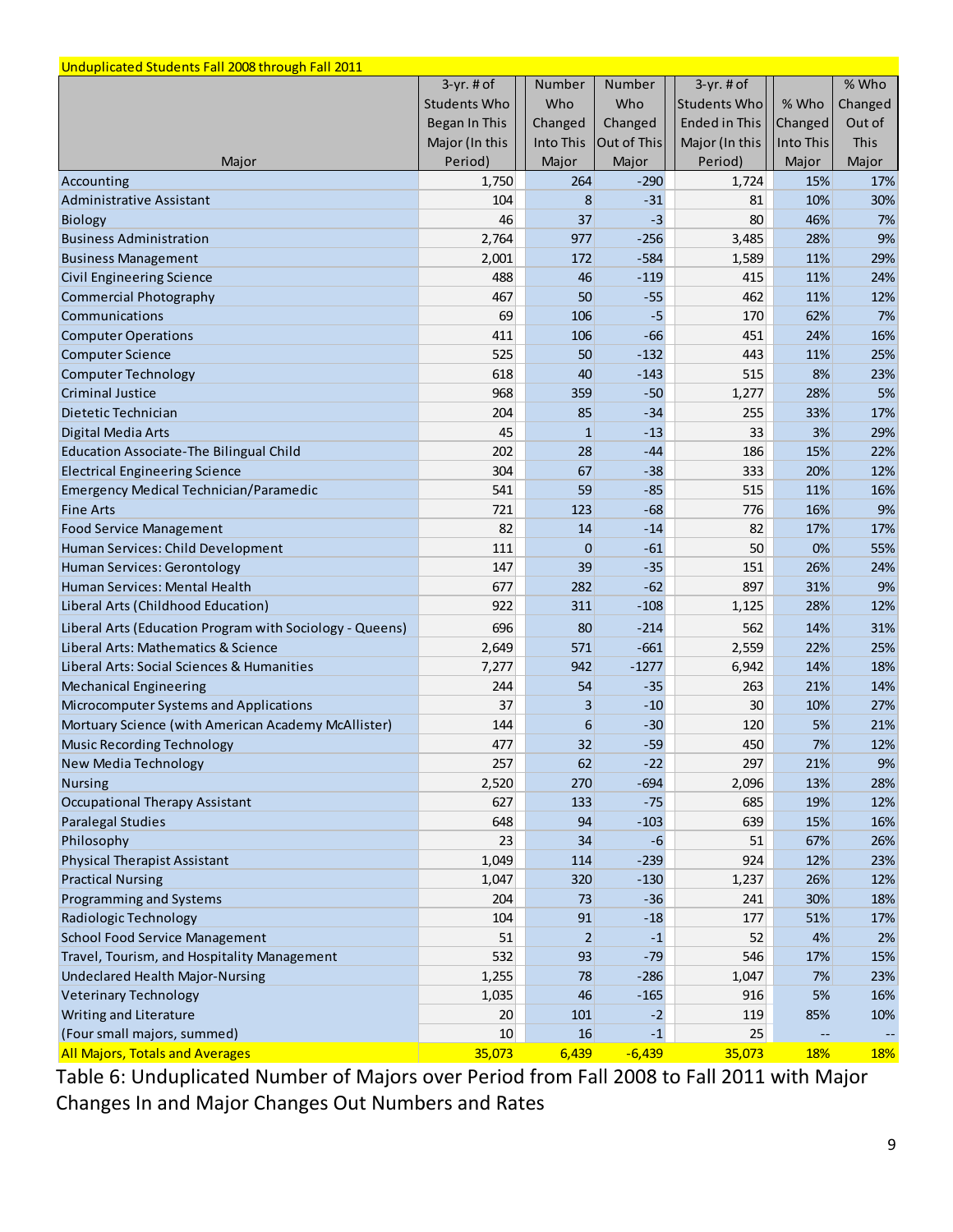| Unduplicated Students Fall 2008 through Fall 2011                 |                     |                     |                    |            |
|-------------------------------------------------------------------|---------------------|---------------------|--------------------|------------|
|                                                                   | $3-yr.$ # of        | $%$ of              | % of               |            |
|                                                                   | <b>Students Who</b> | Enrollment          | Enrollment         | $%$ of     |
|                                                                   | Began In This       | <b>Who Transfer</b> | Who                | Graduates  |
|                                                                   | Major (In this      | Early by First      | Graduated by       | Who        |
| Major                                                             | Period)             | Major               | <b>First Major</b> | Transfer   |
| Accounting                                                        | 1,750               | 8%                  | 24%                | 54%        |
| Administrative Assistant                                          | 104                 | 8%                  | 26%                | 33%        |
| Biology                                                           | 46                  | 0%                  | 0%                 | 0%         |
| <b>Business Administration</b>                                    | 2,764               | 8%                  | 32%                | 58%        |
| <b>Business Management</b>                                        | 2,001               | 8%                  | 19%                | 48%        |
| <b>Civil Engineering Science</b>                                  | 488                 | 9%                  | 8%                 | 68%        |
| <b>Commercial Photography</b>                                     | 467                 | 7%                  | 13%                | 27%        |
| Communications                                                    | 69                  | 3%                  | 1%                 | 100%       |
| <b>Computer Operations</b>                                        | 411                 | 8%                  | 27%                | 46%        |
| <b>Computer Science</b>                                           | 525                 | 8%                  | 9%                 | 64%        |
| <b>Computer Technology</b>                                        | 618                 | 6%                  | 11%                | 46%        |
| <b>Criminal Justice</b>                                           | 968                 | 3%                  | 1%                 | 75%        |
| Dietetic Technician                                               | 204                 | 9%                  | 13%                | 35%        |
| Digital Media Arts                                                | 45                  | 0%                  | 2%                 | 0%         |
| <b>Education Associate-The Bilingual Child</b>                    | 202                 | 8%                  | 18%                | 57%        |
| <b>Electrical Engineering Science</b>                             | 304                 | 9%                  | 11%                | 73%        |
| Emergency Medical Technician/Paramedic                            | 541                 | 5%                  | 5%                 | 50%        |
| <b>Fine Arts</b>                                                  | 721                 | 8%                  | 16%                | 46%        |
| <b>Food Service Management</b>                                    | 82                  | 7%                  | 17%                | 36%        |
| Human Services: Child Development                                 | 111                 | 10%                 | 18%                | 45%        |
| Human Services: Gerontology                                       | 147                 | 5%                  | 7%                 | 55%        |
| Human Services: Mental Health                                     | 677                 | 10%                 | 24%                | 54%        |
| Liberal Arts (Childhood Education)                                | 922                 | 10%                 | 17%                | 73%        |
| Liberal Arts (Education Program with Sociology - Queens)          | 696                 | 11%                 | 11%                | 75%        |
| Liberal Arts: Mathematics & Science                               | 2,649               | 14%                 | 9%                 | 61%        |
| Liberal Arts: Social Sciences & Humanities                        | 7,277               | 10%                 | 13%                | 63%        |
| <b>Mechanical Engineering</b>                                     | 244                 | 12%                 | 7%                 | 72%        |
| Microcomputer Systems and Applications                            | 37                  | 11%                 | 38%                | 43%        |
| Mortuary Science (with American Academy McAllister)               | 144                 | 22%                 | 3%                 | 40%        |
| <b>Music Recording Technology</b>                                 | 477                 | 5%                  | 6%                 | 43%        |
| New Media Technology                                              | 257                 | 5%                  | 20%                | 43%        |
|                                                                   |                     |                     |                    |            |
| <b>Nursing</b>                                                    | 2,520<br>627        | 14%<br>10%          | 23%<br>19%         | 42%<br>14% |
| <b>Occupational Therapy Assistant</b><br><b>Paralegal Studies</b> |                     | 9%                  |                    |            |
|                                                                   | 648<br>23           | 4%                  | 23%                | 59%        |
| Philosophy                                                        |                     |                     | 0%                 | 0%         |
| <b>Physical Therapist Assistant</b>                               | 1,049               | 8%                  | 10%                | 28%        |
| <b>Practical Nursing</b>                                          | 1,047               | 9%                  | 23%                | 37%        |
| <b>Programming and Systems</b>                                    | 204                 | 8%                  | 27%                | 47%        |
| Radiologic Technology                                             | 104                 | 6%                  | 2%                 | 50%        |
| <b>School Food Service Management</b>                             | 51                  | 0%                  | 27%                | 7%         |
| Travel, Tourism, and Hospitality Management                       | 532                 | 4%                  | 20%                | 39%        |
| Undeclared Health Major-Nursing                                   | 1,255               | 3%                  | 0%                 | 0%         |
| <b>Veterinary Technology</b>                                      | 1,035               | 7%                  | 10%                | 12%        |
| Writing and Literature                                            | 20                  | 10%                 | 0%                 | 0%         |
| <b>All Majors, Totals and Averages</b>                            | 35,073              | 9%                  | <b>16%</b>         | 51%        |

7: Percentage of Unduplicated Enrollment by First Major Transferring Early and and Post-graduation Transfer Table 7: Percentage of Unduplicated Enrollment by First Major Transferring Early and Graduating, and Post‐graduation Transfer Rate